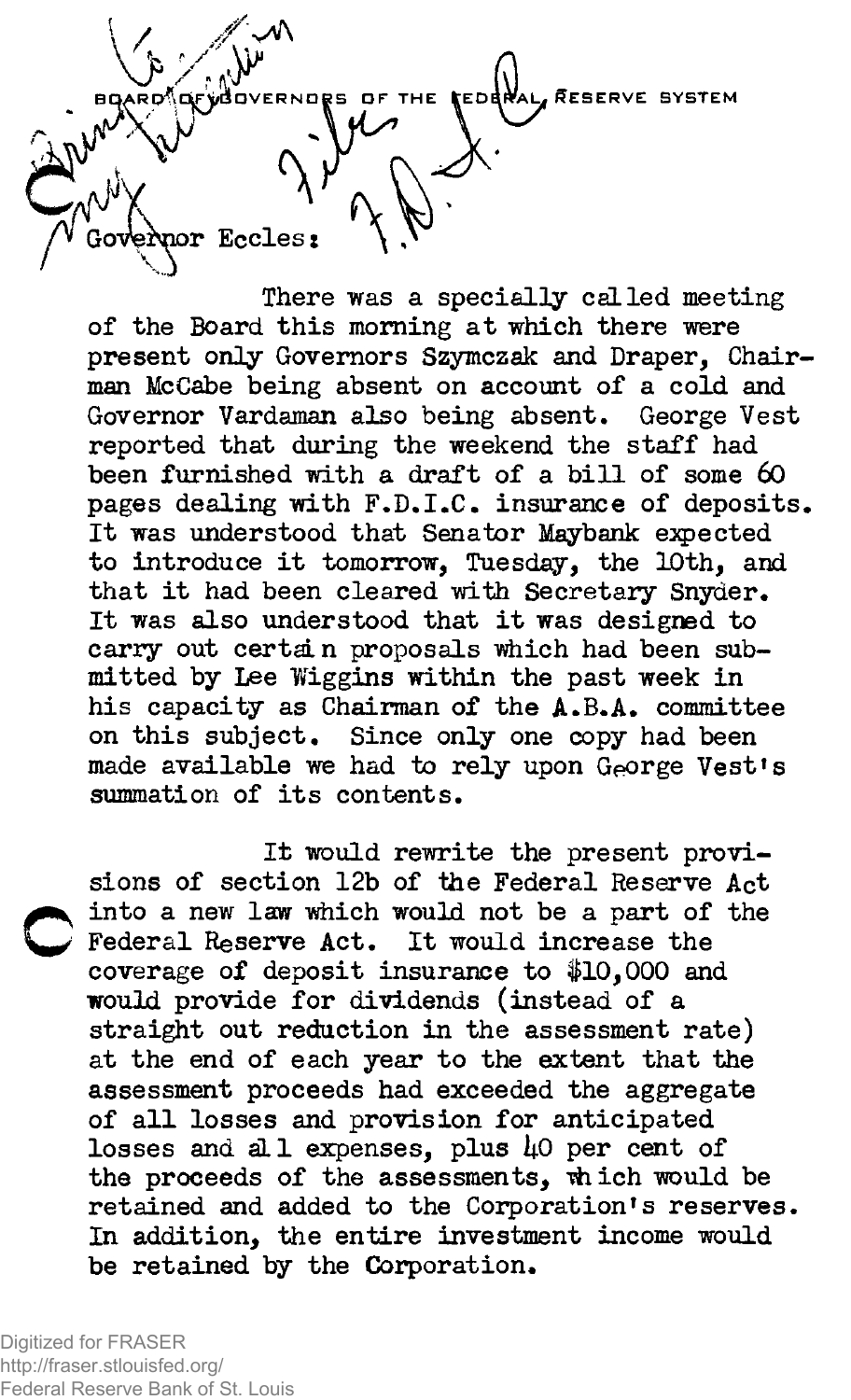BOARD DF BDVERNDRS OF THE FEDERAL RESERVE SYSTEM

In addition, the bill would authorize the F.D.I.C. to examine all State banks. without the consent of the Board as to State members, and would expand the authority of the F.D.I.C, to make loans to banks or purchase their assets in order to prevent banks from closing or in order to reopen banks. Authority would also be given to the  $F.D.I.C.$  to acquire or construct a building for its own use. While the bill would improve the definitions of deposits for assessment purposes it would not put the definitions on a completely uniform base with those for reserve and call report purposes, and would not necessarily conform to call report dates. There are no doubt other provisions which might be mentioned but these are the most important ones.

You will readily perceive the significance of this development from our stand-<br>point. I understand that Wiggins proposed that I understand that Wiggins proposed that 20 per cent of the assessment proceeds be retained by the Corporation while the bill would propose  $\overline{1}0$  per cent, but it may be that Wiggins has no objection.

It was the view of Governors Szymczak and Draper that we should take the position that we approve the major provisions of the bill, those designed to reduce the cost of insurance and increase the coverage; that, if the rest of the bill is to be retained, we should point out certain features which, if incorporated in the bill, should be amended; and that we should reserve judgment on the remainder